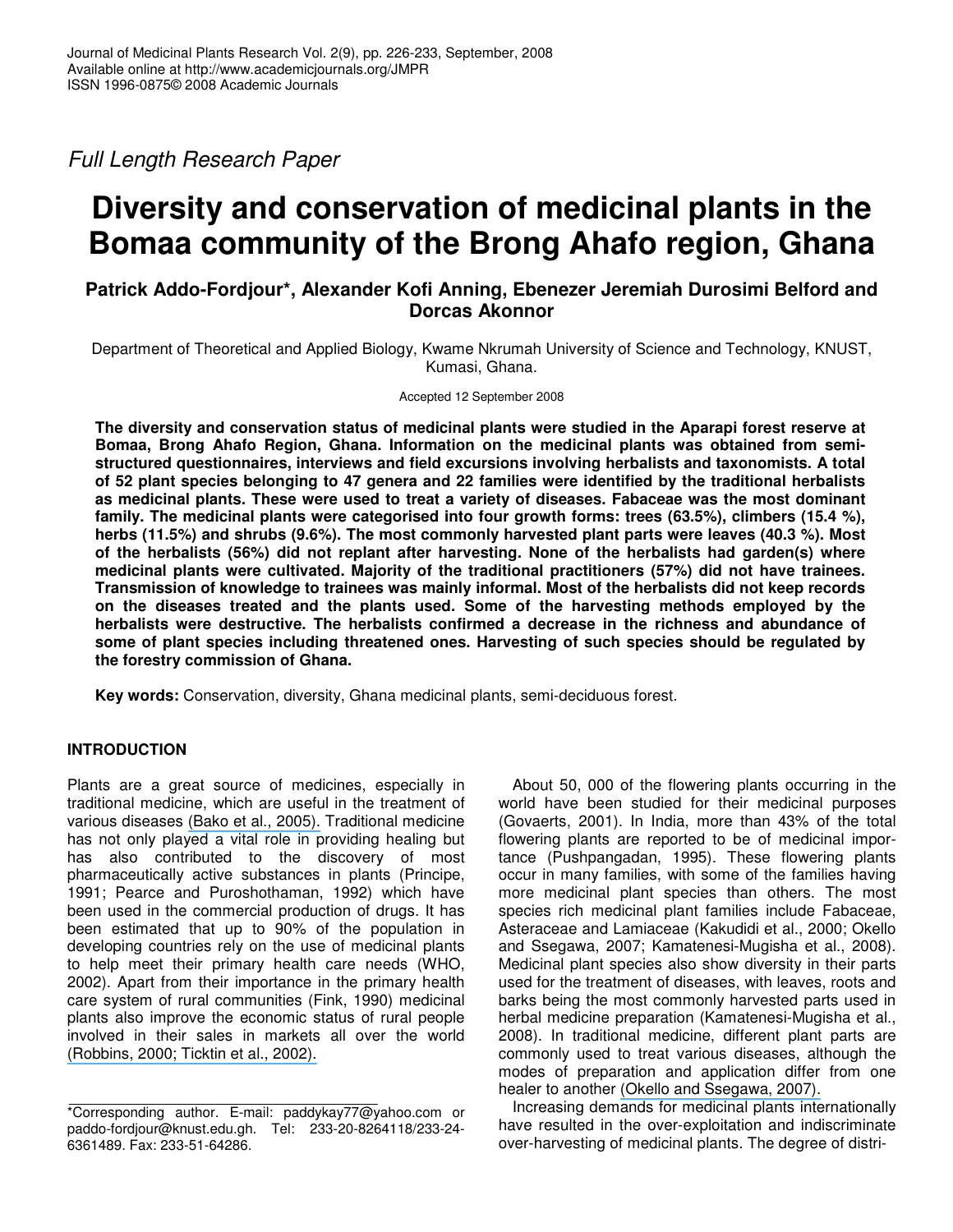disturbance to the species population and vulnerability to over-exploitation depends on demand and supply [\(Anonymous,](https://www.researchgate.net/publication/227798376_Comparative_Analysis_of_Management_Regimes_and_Medicinal_Plant_Trade_Monitoring_Mechanisms_for_American_Ginseng_and_Goldenseal?el=1_x_8&enrichId=rgreq-f11f4c2d-622e-40ed-9a01-6f338fd0f9dc&enrichSource=Y292ZXJQYWdlOzIxNTUzNzY1MjtBUzoxMDQ1NTE0NzQ1MzIzNTVAMTQwMTkzODQyMjE2OQ==) 1997; Robbins, 2000), the part used, and the life form (Cunningham, 1991). Particularly vulnerable to over-exploitation are the scarce slow growing forest species (Cunningham, 1991). The kind of harvesting technique employed is important in the conservation of medicinal plants as some of them may be destructive (Falconer et al., 1992; Okello and Ssegawa, 2007; Kamatenesi-Mugisha et al., 2008). In view of these threats to medicinal plants there is the need for sustainable management, cultivation and conservation of medicinal plants (WHO et al., 1993). All programmes should be directed at developing and protecting tropical forest regions and their medicinal plants since numerous medicines have been derived from the knowledge of tropical forest people, and there are more yet to be discovered [\(Dhillion](https://www.researchgate.net/publication/200015635_Traditional_medicine_in_Bulamogi_County_Uganda_its_practitioners_users_and_Viability?el=1_x_8&enrichId=rgreq-f11f4c2d-622e-40ed-9a01-6f338fd0f9dc&enrichSource=Y292ZXJQYWdlOzIxNTUzNzY1MjtBUzoxMDQ1NTE0NzQ1MzIzNTVAMTQwMTkzODQyMjE2OQ==) et al., 2002; Tabuti et al., 2003).

Although traditional medicine has been practised in Ghana for many years, literature on most of the plants used for the treatment of diseases is scanty. Furthermore, the increasing alarming rate of deforestation in Ghanaian forests (IDRC, 2004) coupled with overexploittation of medicinal plants [\(Uniyal](https://www.researchgate.net/publication/7234051_Lal_Brij_Traditional_use_of_medicinal_plants_among_the_tribal_communities_of_Chhota_Bhangal_Western_Himalaya?el=1_x_8&enrichId=rgreq-f11f4c2d-622e-40ed-9a01-6f338fd0f9dc&enrichSource=Y292ZXJQYWdlOzIxNTUzNzY1MjtBUzoxMDQ1NTE0NzQ1MzIzNTVAMTQwMTkzODQyMjE2OQ==) et al., 2006) makes it imperative for inventory on medicinal plants to be conducted in Ghanaian forests as recommended by WHO et al. (1993). The study was aimed at determining the diversity and conservation of medicinal plants in the Aparapi forest reserve used by the Bomaa community in the Brong Ahafo region of Ghana.

#### **MATERIALS AND METHODS**

The study was conducted at the Bomaa community located in the Tano South District of the Brong Ahafro region, Ghana (latitude  $7^{\circ}00'$  N –  $7^{\circ}25'$  N and longitude 1°45' W –  $2^{\circ}15'$  W). The main occupation of the community are farming and traditional herbal medicine practice. Field excursion occurred in the Aparapi forest reserve which is located in the same community. The moist semideciduous forest which covers an area of 19.03 km<sup>2</sup> has many economic tree species including *Milicia excelsa* (Welw.) C. Berg, *Ceiba pentandra* (L.) Gaertn., *Khaya ivorensis* A. Chev. etc. The Bomma community lies in the Semi-equatorial climatic zone which experiences double maximum rainfall pattern. The first rainfall season is from April to June, with the heaviest in June and the second period is from September to October. The mean annual rainfall is between 1250 and 1800 mm. The dry season is quite pronounced and occurs between the months of November and March each year. The mean monthly temperatures range between 26 and 30°C. Relative humidity ranges between 75 - 80% in the rainy season and 70 -72% in the dry season (Source: Tano South District Agriculture Office).

The study which was conducted between September 2007 and March 2008 involved the administration of semi-structured questionnaires, interviews with both individual herbalists and group of herbalists (Martin, 1995), and botanical inventory in the Aparapi forest. There were 32 herbalists and two taxonomists engaged in the study. Since most herbalists in the village obtain their medicinal plants from the same forest, the field work involved group excursions (Kamatenesi-Mugisha et al., 2008). The data collected were used to supplement the information on plant names, plant parts used and conservation status of the medicinal plants

[\(Kamatenesi-Mugisha](https://www.researchgate.net/publication/229771592_Medicinal_plants_used_in_the_treatment_of_fungal_and_bacterial_infections_in_and_around_Queen_Elizabeth_Biosphere_Reserve_western_Uganda?el=1_x_8&enrichId=rgreq-f11f4c2d-622e-40ed-9a01-6f338fd0f9dc&enrichSource=Y292ZXJQYWdlOzIxNTUzNzY1MjtBUzoxMDQ1NTE0NzQ1MzIzNTVAMTQwMTkzODQyMjE2OQ==) et al., 2008). It also offered the opportunity of obtaining first hand information on the harvesting practices adopted by the herbalists. To know the relative importance of the medicinal plants in the Aparapi forest, all plant species encountered were enumerated regardless of their medicinal status. Identification of the plant species was carried out by herbalists, taxonomists, and with reference to local as well as regional manuals and Floras (Hawthorne, 1990; Arbonnier, 2004; Poorter et al., 2004; Hawthorne and Jongkind, 2006). Identification was confirmed at the herbaria of the Kwame Nkrumah University of Science and Technology, Kumasi, Ghana and the Forestry Commission, Kumasi, Ghana where voucher specimens were also deposited.

## **RESULTS**

#### **Diversity of medicinal plants**

A total of 73 plant species were identified in the study. Out of this number, 52 species belonging to 47 genera and 22 families were identified by the traditional herbalists as medicinal plants. These were distributed in four growth forms, namely trees (63.5 %), climbers (15.4%), herbs (11.5%) and shrubs (9.6%) (Table 1). The family Fabaceae was the most represented (eight species) followed by Sterculiaceae (five species) and Moraceae (five species). Nine families including Anacardiaceae, Ulmacee, Araceae and Palmaceae had one species each (Table 1).

The medicinal plants were used to treat many kinds of diseases such as cancer, sexual disorders, pneumonia, pains and typhoid fever (Table 2). For some of the plants, the same parts were used for the treatment of diseases differently. The medicines were administered in different forms but mostly in liquid form (Table 2). Most of the treatments involved the use of leaves (40.3%) and bark (32.3%) of the plants (Figure 1). The traditional herbalists employed hand plucking, hoe cutting, cutlass cutting and uprooting as the harvesting methods (Figure 2)

## **Conservation of medicinal plants**

Half of the herbalists (50%) engaged were above 52 years of age (Figure 3). More than a quarter of them (28.6%) were above 70 years old. Forty-four percent of the herbalists adopted conservation methods by way of replanting after harvesting, whereas the remaining 56% did not replant after harvesting. Replanting involved the use of seeds and stems (22% each) (Figure 4). None of the traditional herbalists had garden(s) where medicinal plant species were cultivated.

The survey revealed that only 28.6% of the herbalists kept records of the diseases they treated, and the plants they used in the treatment. The remaining herbalists (71.4%) did not keep records of the diseases treated as well as the respective plants used. The herbalists who kept records basically wrote them on pieces of paper.

Forty-three percent (43%) of the traditional herbalists had trainees while the remaining did not have any trainees. Twenty nine per cent of the trainees were child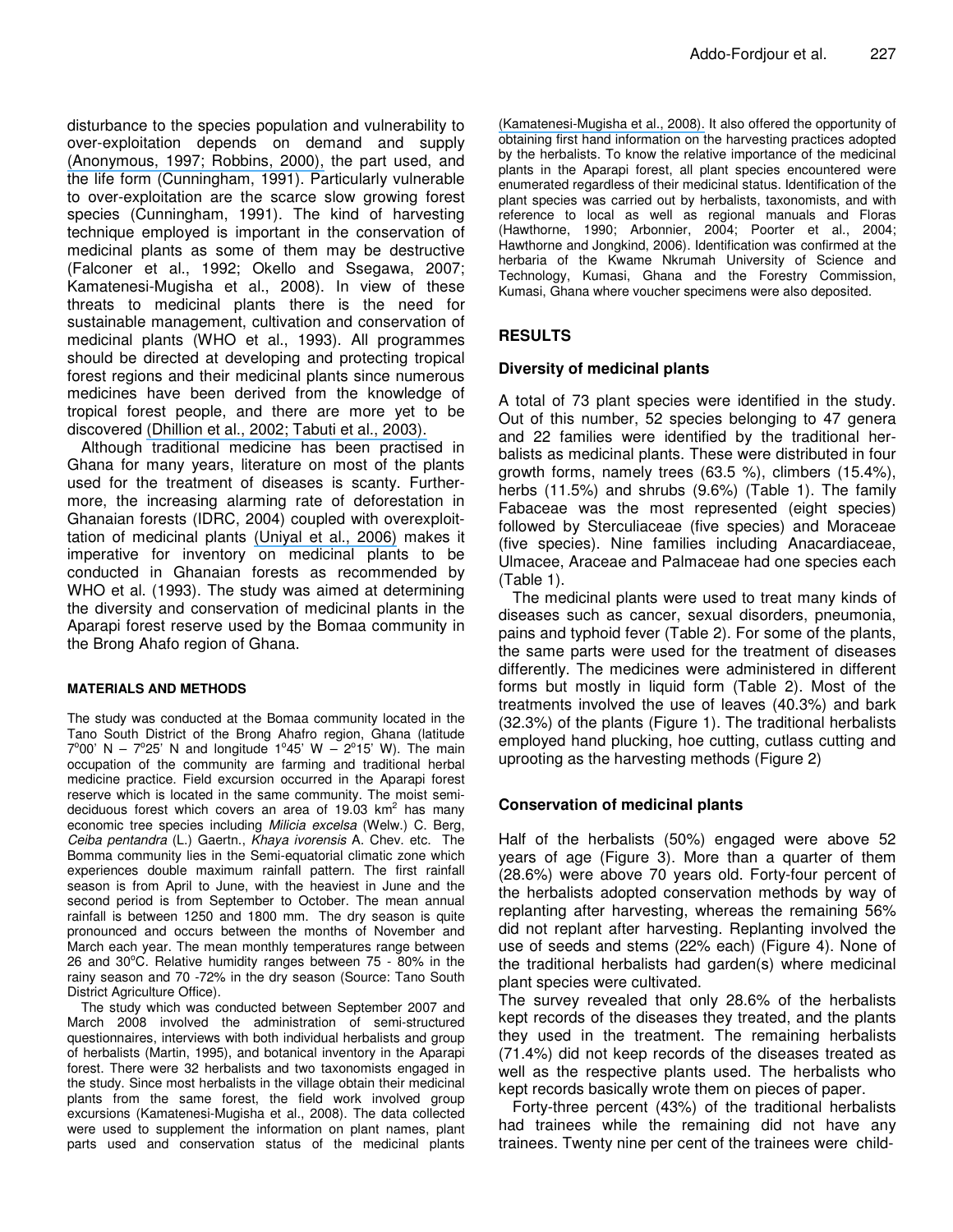**Table 1.** Medicinal plant species in the Aparapi forest reserve.

| <b>Scientific name</b>                          | Local name       | Family         | <b>Growth habit</b> |
|-------------------------------------------------|------------------|----------------|---------------------|
| Acacia kamerunensis Gand.                       | <b>Nnwere</b>    | Fabaceae       | Climber             |
| Afzelia africana* Sm.                           | Papao            | Fabaceae       | Tree                |
| Albizia zygia (DC.) J.F. Macbr.                 | Okro             | Fabaceae       | Tree                |
| Antiaris toxicaria Engl.                        | Kyenkyen         | Moraceae       | Tree                |
| Antrocaryon micraster* A. Chev. & Guillaum      | Aprokuma         | Anarcadiaceae  | Tree                |
| Baphia nitida Lodd.                             | Odwen            | Fabaceae       | Tree                |
| Berlinia confusa Hoyle                          | Nseduansehoma    | Fabaceae       | Tree                |
| Blighia sapida Koenig                           | Akye             | Sapindaceae    | Tree                |
| Blighia welwitchii (Hiern) Radlk.               | Akyekobri        | Sapindaceae    | Tree                |
| Bombax buonopozense P.Beauv.                    | Akatanini        | Bombaceae      | Tree                |
| Carapa procera DC.                              | Kwaeebese        | Meliaceae      | Tree                |
| Ceiba pentandra (L) Gaertn.                     | Onyina           | Bombaceae      | Tree                |
| Celtis mildbraedii Engl.                        | Esa              | Ulmaceae       | Tree                |
| Cercestis afzelii Schott                        | <b>Batatwene</b> | Araceae        | Climber             |
| Chromolaena odorata (L) King & Robbinson        | Acheampong       | Asteraceae     | Herb                |
| Cleistopholis patens (Benth.) Engl. & Diels     | Abotokuradua     | Annonaceae     | Tree                |
| Cnestis ferruginea Vahl ex DC.                  |                  | Connaraceae    | Shrub               |
|                                                 | Apposen          |                |                     |
| Cola gigantea A.Chev.                           | Awapuo           | Sterculiaceae  | Tree                |
| Desmodium adscendens (Sw.) DC.                  | Aboa-nkatie      | Fabaceae       | Herb                |
| Dracaena arborea (Wild.) Link                   | Nsomme           | Dracaenaceae   | Shrub               |
| Elaeis guineensis Jacq.                         | Aba              | Palmaceae      | <b>Tree</b>         |
| Ficus exasperata Vahl                           | Nyankyerene      | Moraceae       | Shrub               |
| Ficus sur Forssk.                               | Doma             | Moraceae       | Tree                |
| Gongronema latifolium Benth.                    | Ansrogya         | Apocynaceae    | Climber             |
| Griffonia simplicifolia (Vahl ex DC.) Baill.    | Kagya            | Fabaceae       | Climber             |
| Heritiera utilis* (Sprague) Sprague             | Kwakuoaduaba     | Sterculiaceae  | Tree                |
| Jatropha curcas L.                              | Nkanyadua        | Euphorbiaceae  | Shrub               |
| Kigelia africana (Lam.) Benth.                  | Nufutene         | Bignoniaceae   | Tree                |
| Landolphia owariensis P.Beauv.                  | Kooko ahoma      | Apocynaceae    | Climber             |
| Mansonia altissima* (A.Chev.) A.Chev.           | Oprono           | Sterculianceae | Tree                |
| Marantochloa leucantha (K.Schum.) Milne-Redh    | Sibrie           | Marantaceae    | Herb                |
| Milicia excelsa* (Welw.) C.C.Berg               | Odum             | Moraceae       | Tree                |
| Monodora myristica (Gaertn.) Dunal              | Wedeeaba         | Annonaceae     | Tree                |
| Morinda lucida Benth.                           | Konkroma         | Rubiaceae      | Tree                |
| Nauclea diderrichii* (De Wild. & T.Durand)      | Merrill Kusia    | Rubiaceae      | Tree                |
| Newbouldia laevis (P.Beauv.) Seem. ex Bureau    | Anansententan    | Bignoniaceae   | Tree                |
| Ocimum gratissimum L.                           | Onunum           | Lamiaceae      | Shrub               |
| Parquetina nigrescens (Afzel.) Bullock          | Abakamo          | Apocynaceae    | Climber             |
| Paullinia pinnata Linné                         | Twentini         | Sapindaceae    | Climber             |
| Phyllantus amarus Schumach. & Thonn.            | Bomagueakyire    | Eurphobiaceae  | Herb                |
| Ricinodendron heudelotti (Baill.) Pierre ex Pax | Wama             | Euphorbiaceae  | Tree                |
| Smilax krausianna Meisn.                        | Sawoma           | Smilaceae      | Climber             |
| Talbotiella gentii Hutch. & Greenway            | Takurowanua      | Fabaceae       | Tree                |
| Terminalia ivorensis A.Chev.                    | Emire            | Combretaceae   | Tree                |
| Terminalia superba Engl.and Diels               | Framo            | Combretaceae   | Tree                |
| Thaumatococcus daniellie (Bennet) Benth.        | Anwonomoo        | Marantaceae    | Herb                |
| Thaumatococcus spp.                             | Aworampan        | Marantaceae    | Herb                |
| Theobroma cacao L.                              | Kookoo           | Sterculiaceae  | Tree                |
| Trichilia martineaui Aubrév. & Pellegr.         | Tanuronua        | Meliaceae      | Tree                |
| Trichilia monadelpha (Thonn.) de Wild.          | Tanuro           | Meliaceae      | Tree                |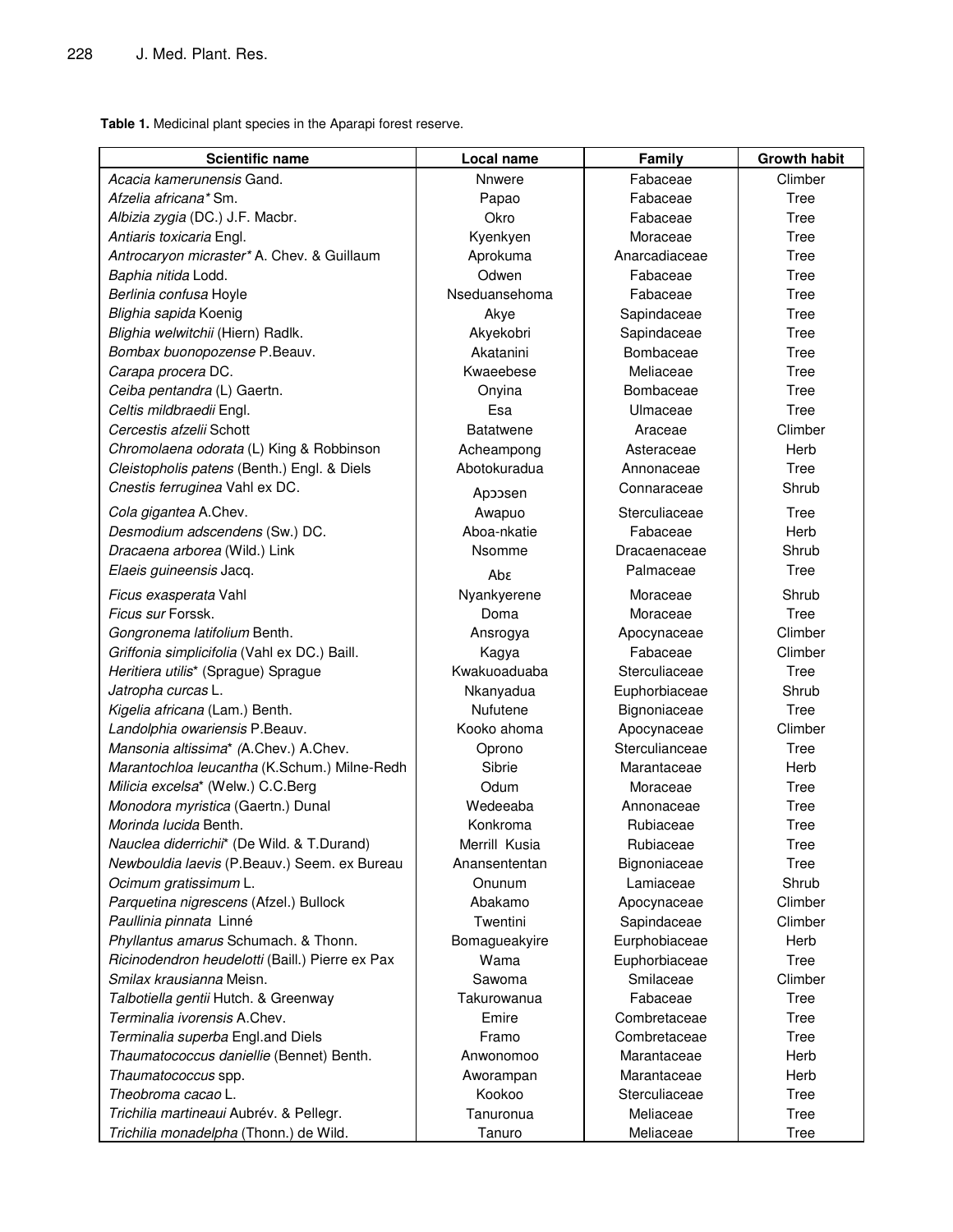**Table 1.** Cont'd.

| r~<br>, madagascariense DC.<br>rilepisium   | วkure | oraceae<br>IVI | 'ree             |
|---------------------------------------------|-------|----------------|------------------|
| -scleroxvlon K<br>Schumm.<br>i rınlochiton. | wawa  | uliaceae       | ree <sup>r</sup> |

\* Threatened medicinal plant species.

**Table 2.** Diversity in medicinal plant parts used, their mode of preparation and administration, and the purpose of their use.

| <b>Scientific name</b>  | Part used       | <b>Disease treated</b>                | Mode of preparation and administration                                                     |
|-------------------------|-----------------|---------------------------------------|--------------------------------------------------------------------------------------------|
| Acacia kameruneensis    | Leaves          | Measles                               | Grind dry leaves, boil and drink                                                           |
| Afzelia africana        | Bark            | Piles & pneumonia                     | Boil and drink                                                                             |
| Albizia zygia           | Bark            | Stomach upset & infertility           | Boil and drink                                                                             |
| Antiaris africana       | <b>Bark</b>     | Stomach upset & anaemia               | Boil and drink                                                                             |
| Antrocaryon micraster   | <b>Bark</b>     | Chicken pox                           | Grind with seeds of Xylopia aethiopica and<br>Afromomum melegueta and then rub on the body |
| Baphia nitida           | Leaves          | Fever & high blood pressure           | Boil and drink                                                                             |
| Berlina confusa         | Leaves or roots | Menstrual pains                       | Use as enema or boil and drink                                                             |
| Blighia sapida          | Leaves or bark  | Stomach upset                         | Boil and drink                                                                             |
|                         | Roots           | Sexual weakness                       | Boil and drink                                                                             |
| Blighia welwitschii     | <b>Bark</b>     | Measles                               | Enema                                                                                      |
| Bombax buonopozense     | Leaves          | Candidiasis                           | Grind and insert into the vagina                                                           |
| Carapa procera          | <b>Bark</b>     | Body pains                            | Boil and drink                                                                             |
| Ceiba pentandra         | <b>Bark</b>     | Hernia                                | Enema                                                                                      |
| Celtis mildbraedii      | <b>Bark</b>     | Hernia                                | Enema                                                                                      |
|                         |                 | Pneumonia                             | Boil and drink                                                                             |
| Cercestis afzelii       | Stem            | Gonorrhoea                            | Grind, add water and drink                                                                 |
| Chromolaena odorata     | Leaves          | Wound healing                         | Grind and apply to the wound                                                               |
| Cleistopholis patens    | Bark            | Impaired growth                       | Boil and bath child with it                                                                |
| Cnestis ferruginea      | Leaves          | Dysentery                             | Decoction                                                                                  |
|                         | Fruits          | Oral hygiene                          | Chew fruits                                                                                |
| Cola gigantea           | Bark            | Waist pains                           | Boil and drink                                                                             |
|                         | Dry leaves      | Stomach ulcer                         | Boil and drink                                                                             |
| Desmodium adscendens    | Leaves and stem | Asthma                                | Boil and drink                                                                             |
| Dracaena arborea        | Dry leaves      | Stomach ulcer                         | Boil and drink                                                                             |
| Elaeis guineensis       | Fruits          | Boil                                  | Oil from the fruit is applied to the affected part of<br>the body                          |
| <i>Ficus sur</i>        | Leaves & seeds  | Production of abundant breast<br>milk | Boil and drink                                                                             |
| Ficus exasperata        | Leaves          | Asthma, cataract                      | Grind, add water and drink                                                                 |
| Gongronema latifolium   | Stem            | Pneumonia                             | Chewing stick                                                                              |
|                         | Leaves          | Cough                                 | Grind, add water and drink                                                                 |
| Griffonia simplicifolia | Roots           | Impotence                             | Boil and drink                                                                             |
|                         | Leaves          | Headache                              | Enema                                                                                      |
| Heritiera utilis        | Dry leaves      | 'Kwashiokor'                          | Boil and drink                                                                             |
| Jatropha curcas         | Leaves          | Wound healing                         | Grind and apply to affected part of the body                                               |
| Kigelia africana        | Bark            | Infertility                           | Boil and drink                                                                             |
| Landolphia owariensis   | Leaves          | Maliaria                              | Decoction                                                                                  |
|                         | Roots           | Gonorrhoea                            | Soak roots in gin for a week and drink extract                                             |
| Mansonia altissima      | Dry leaves      | Body pains                            | Boil and drink                                                                             |
| Marantochloa leucantha  | Seeds           | <b>Boils</b>                          | Swallowing                                                                                 |
| Milicia excelsa         | <b>Bark</b>     | Headache                              | Enema                                                                                      |
| Monodora myristica      | Seeds           | Stomach ache                          | Grind with ginger and use as enema                                                         |
|                         | Seeds           | Candidiasis                           | Enema                                                                                      |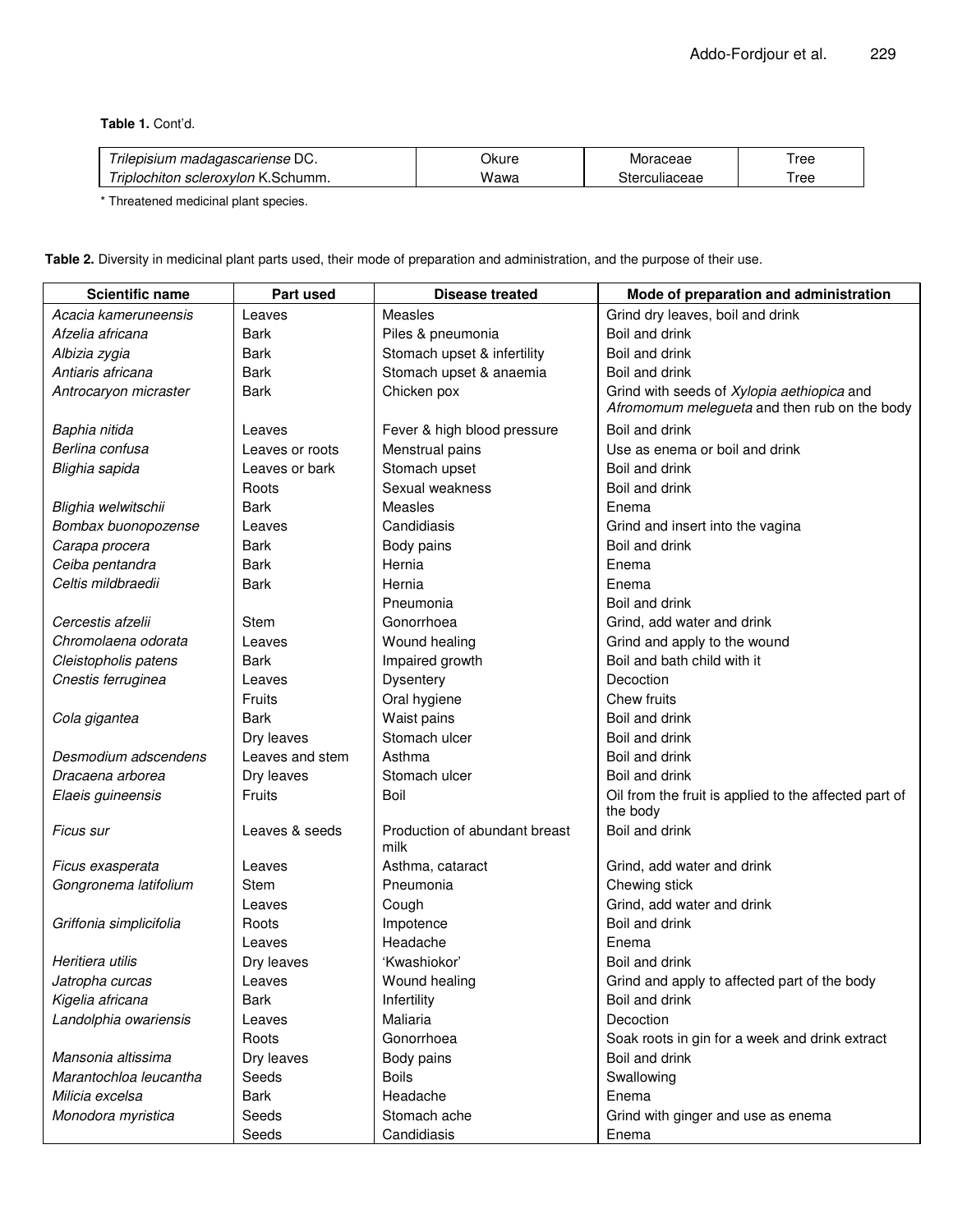#### **Table 2.** Cont'd.

| Morinda lucida           | Leaves      | Fever, malaria                              | Grind, add water and drink                       |
|--------------------------|-------------|---------------------------------------------|--------------------------------------------------|
|                          | Leaves      | Typhoid fever                               | Boil and drink                                   |
|                          | <b>Bark</b> | Candidiasis                                 | Boil and drink                                   |
| Nauclea diderrichii      | Roots       | Sexual weakness                             | Used with bitters (Decoction)                    |
| Newbouldia laevis        | Leaves      | Bone fracture                               | Grind and bandage                                |
| Ocimum gratissimum       | Leaves      | Wound healing                               | Grind and apply to affected part of the body     |
| Parquetina nigrescens    | Leaves      | <b>Boils</b>                                | Grind and apply to affected part of the body     |
|                          | Roots       | Waist pains                                 | Enema                                            |
| Paullinia pinnata        | Roots       | Sexual weakness                             | Chewing stick                                    |
|                          | Roots       | Rheumatism                                  | Grind with 'wisa' and rub to affected body part  |
| Phyllantus amarus        | Leaves      | Typhoid fever                               | Boil with leaves of Terminalia catappa and drink |
| Ricinodendron heudelotii | Leaves      | Infertility & anaemia                       | Boil and drink                                   |
|                          | <b>Bark</b> | Anaemia                                     | Boil and drink                                   |
| Smilax kraussiana        | Roots       | Impotence                                   | Boil and drink                                   |
|                          | <b>Bark</b> | Piles                                       | Boil and drink                                   |
| Talbotiella gentii       | Roots       | Cancer                                      | Boil and drink                                   |
| Terminalia ivorensis     | Leaves      | Fever                                       | Boil anddrink                                    |
|                          | <b>Bark</b> | Stomach upset                               | Boil and drink                                   |
| Terminalia superba       | Dry leaves  | Stomach ulcer                               | Boil and drink                                   |
| Thaumatococcus daniellie | Leaves      | Dewormer                                    | Enema                                            |
| Thaumatococcus spp.      | Leaves      | Dewormer                                    | Enema                                            |
| Theobroma cacao          | Roots       | Cough & inner pains                         | Chewing                                          |
| Trichilia martineaui     | <b>Bark</b> | Candidiasis                                 | Boil and drink                                   |
| Trichilia monadelpha     | <b>Bark</b> | Waist pains                                 | Enema                                            |
|                          |             | Candidiasis                                 | Grind and insert into the vagina                 |
| Trilepisium              | <b>Bark</b> | Candidiasis                                 | Grind and insert into the vagina                 |
| madagascariense          |             |                                             |                                                  |
| Triplochiton scleroxylon | Roots       | Proper positioning of a baby in<br>the womb | Boil and drink                                   |
|                          |             |                                             |                                                  |

ren of the herbalists while 14% of the trainees were grandchildren (Figure 5).Most (86%) of the traditional herbalists interviewed and questioned reported of a decline in the richness and abundance of some of the medicinal plant species they harvested.

## **DISCUSSION**

#### **Diversity of medicinal plants**

Medicinal plants featured prominently among all the species identified in the Aparapi forest reserve, constituting about 71.2% of all the plant species. It should be noted that the remaining 28.8% of the species do not necessarily lack medicinal properties. Probably, their medicinal properties have not yet been found by the traditional healers. The medicinal plants showed family dominance, suggesting that some families are more important source of potential medicinal plant species than others. The family Fabaceae contributed most species to the medicinal plant diversity in this study as was observed in other studies (Kakudidi et al., 2000;

Bukenya-Ziraba and Kamoga, 2007; Okello and Ssegawa, 2007). The first three families namely, Fabaceae, Sterculiaceae and Moraceae contributed more than one-third (34.7%) of the medicinal plant species. In contrast to the work of Bukenya-Ziraba and Kamoga (2007), trees and shrubs were the predominant and least growth forms respectively, harvested by the traditional healers.

The study revealed diversity in plant parts used for the treatment of diseases. Consistent with other studies (Kamatenesi-Mugisha et al., 2008; Okello and Ssegawa, 2007; Yineger et al., 2008) leaves were the most commonly harvested parts of medicinal plants used for herbal medicine preparation. A plant could be used to cure more than one ailment depending on the part used and the mode of preparation. Different herbalists could use the same plant part to treat different diseases via the same modes of preparation and administration. Others could also use the same plant part for curing different diseases but with different modes of preparation and administration. This indicates the diverse ability of a plant part to cure different diseases depending on the herbalist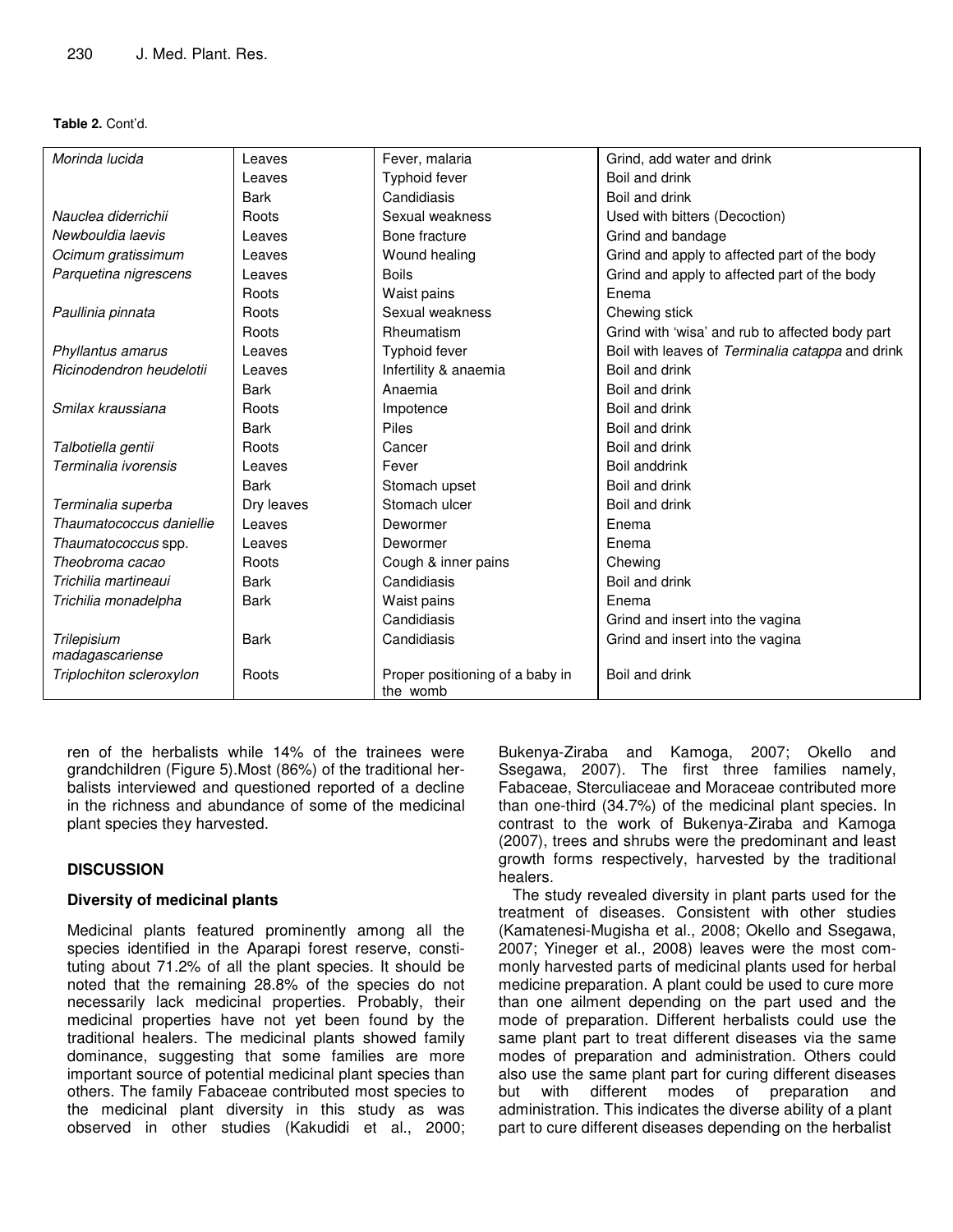

**Figure 1.** Plant parts used in the treatment of diseases.



**Figure 2.** Harvesting methods employed by the traditional herbalists

herbalists, and the modes of preparation and administraadministration. Some of the medicines were prepared by combining different plants. According to the traditional healers, medicines prepared by combining two or more plants are more potent than those prepared with single plants. This has been attributed to the combined effects of the plants (Okello and [Ssegawa,](https://www.researchgate.net/publication/227734520_Medicinal_plants_used_by_communities_of_Ngai_Subcounty_Apac_District_northern_Ugand?el=1_x_8&enrichId=rgreq-f11f4c2d-622e-40ed-9a01-6f338fd0f9dc&enrichSource=Y292ZXJQYWdlOzIxNTUzNzY1MjtBUzoxMDQ1NTE0NzQ1MzIzNTVAMTQwMTkzODQyMjE2OQ==) 2007). Most of the medicines were prepared by boiling the medicinal plants, and administered by drinking as recorded by Delang



**Figure 3.** Age distribution of the traditional herbalists.



**Replanting by seeds** Replanting by staking No replanting

**Figure 4.** Replanting methods used by the traditional herbalists

#### (2007).

#### **Conservation of medicinal plants**

The traditional knowledge of medicinal plants can be useful in their conservation. While most of the traditional herbalists were advancing in age (between 50 - 115 years) majority of them did not have trainees. According to them, the work demands interest, devotion and enthusiasm, qualities which the young ones do not possess. Consequently, a few young ones who attempted to learn the profession were compelled to abandon it. Among those who had trainees, transmission of knowledge was mainly informal. Consistent with the observation of Yineger et al. (2008), only a few of the herbalists kept records of the diseases treated and the plants used for the treatment. Generally, records were kept by writing on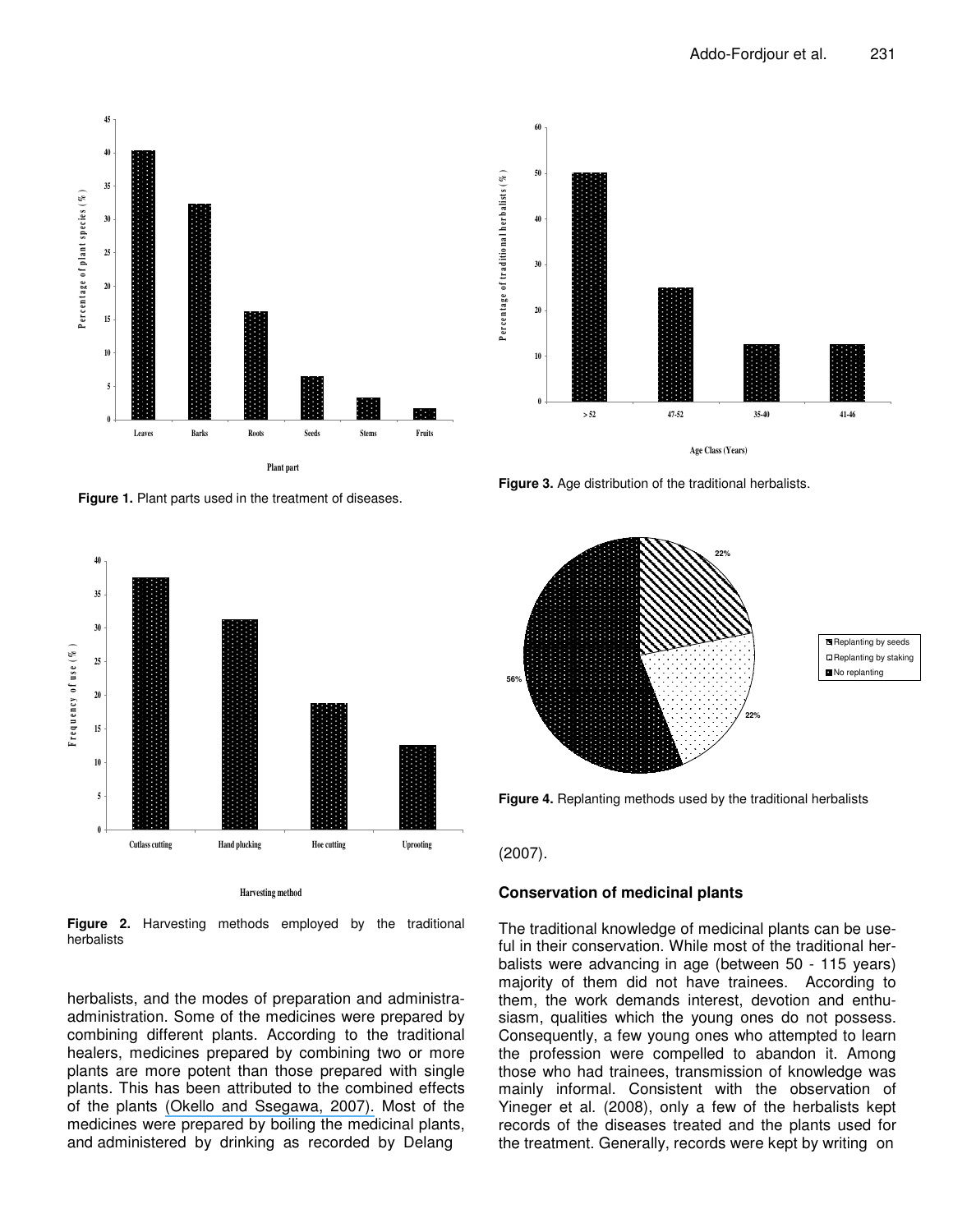

**Figure 5.** Transmission of knowledge on medicinal plants by the herbalists

on pieces of paper. Majority of the herbalists kept plants used and diseases treated in memory. These developments pose threat to conservation of medicinal plants in the area since the traditional healers may depart with their knowledge.

For a continual supply of plant materials needed for medicine, plants should be cultivated in gardens (WHO et al., 1993). This was however, not the practice at the Bomaa village, as none of the herbalists had garden(s) where medicinal plants were cultivated. They preferred plant materials from the wild to the cultivated materials. According to them cultivated medicinal plants are of less therapeutic efficacy compared to wild harvested plants. Furthermore, some of them thought that cultivating the medicinal plants in gardens would expose their medicinal plants to other herbalists. Similar findings have been reported by Fuller (1991), Bukenya-Ziraba and Kamoga (2007) and Okello and Ssegawa (2007). With this practice, the utilisation of plant materials from the Aparapi forest reserve is not sustainable, since continual dependence on the forest would deplete wild stocks, and possibly decline the habitats of the native plants thereby reducing their ability to meet the expanding market for medicinal plant products. Harvesting cultivated materials from gardens reduces the pressure on the wild species, especially the rare, endangered or over-exploited ones thus forestalling their possible extinction (WHO et al., 1993).

The use of environmentally friendly practices on nontimber forest products from wild ecosystems presents practical challenges to managers and conservationists

(Kamatenesi-Mugisha et al., 2008). Some of the harvesting methods employed by the herbalists were destructive. The uprooting of whole plants to get their roots for medicines was not appropriate as the other parts of the plants were not used in most cases. Harvesting of leaves by some of the herbalists involved cutting down of branches that had flowers and fruits. This unfriendly harvesting practice wastes flowers and fruits, thereby affecting dispersal and regeneration of the

species involved. The morphology of some of the plant species suggested excessive harvesting of plant parts especially roots and bark. Harvesting of roots and barks of plants affects the survival of the plant and may even kill it (Kamatenesi-Mugisha et al., 2000; Kamatenesi-Mugisha and Bukenya-Ziraba, 2002). For this reason, root and bark harvesting of a plant should be minimal and gradual so as to allow enough time for the regeneration of the plant.

The herbalists reported a decrease in the richness and abundance of plant species harvested. They also disclosed that some of the species were being overexploited due to their relatively higher medicinal importance and increasing market demands. The affected plant species included those which have been listed as threatened by Hawthorne and Abu-Juam (1995) and the IUCN (2001). Serious attention should be given to conserving these plant species and their habitats in view of the foregoing threats and the total dependence of the herbalists on the Aparapi forest reserve. In line with the recommendation by WHO et al. (1993), the Forestry Commission of Ghana should regulate the harvesting of these threatened species before they become extinct. Further studies should be conducted on these medicinal plants to determine their activities and the active components responsible for curing the diseases enumerated by the herbalists.

#### **REFERENCES**

Anonymous (1997). Without a trace. Down to Earth 6: 22-23.

- Arbonnier M (2004). Trees, shrubs and lianas of West African dry zones. CIRAD, MARGRAF Publishers, pp 9 – 573.
- Bako SP, Bakfur MJ, John I, Bala EI (2005). Ethnomedicinal and phytochemical profile of some savanna plant species in Nigeria. Int. J. Bot. 1(2): 147-150.
- Bukenya-Ziraba R, Kamoga D (2007). An inventory of medicinal plants used in treating poultry diseases in Jinja District, Eastern Uganda. Afr. J. Ecol. 45: 31–38.
- Cunningham AB (1991). Development of a Conservation Policy on Commercially Exploited Medicinal Plants: A Case Study from Southern Africa. In Akerele et al. (eds) The Conservation of Medicinal Plants. Proceedings of an International 28 Consultation, 21-27th March, 1988, Chiang Mai, Thailand. Cambridge University Press, pp 337-358.
- Delang CO (2007). The role of medicinal plants in the provision of healthcare in Lao PDR. J. Med. Plant. Res. 1(3): 050-059.
- Dhillion SS, Svarstad H, Amundsen C, Bugge HC (2002). Biosprospecting: effects on development and environment. Ambo 31: 491–493.
- Falconer J, Wilson E, Asante P, Lartey J, Acquah SD, Glover EK, Beeko C, Nketiah S, Ossom K, Lamptey M (1992). Non-timber Forest Products in Southern Ghana. Draft report to ODA.
- Fink HE (1990). Religion, Disease and Healing in Ghana: A Case Study of Traditional Dormaa Medicine: Trickster Wissenschaft.
- Fuller D (1991). Medicine from the Wild. Traffic, Washington, DC, USA.
- Govaerts R (2001). How many species of seed plants are there? Taxon 50: 1085-1090.
- Hawthorne W (1990). Field guide to the forest trees of Ghana. Chatham: Natural Resources Institute, for the Overseas Development Administration, London. Ghana Forestry Series 1.
- Hawthorne W, Jongkind C (2006). Woody plants of western African forests. A guide to the forest trees, shrubs and lianes from Senegal to Ghana. Royal Botanic Gardens, Kew.